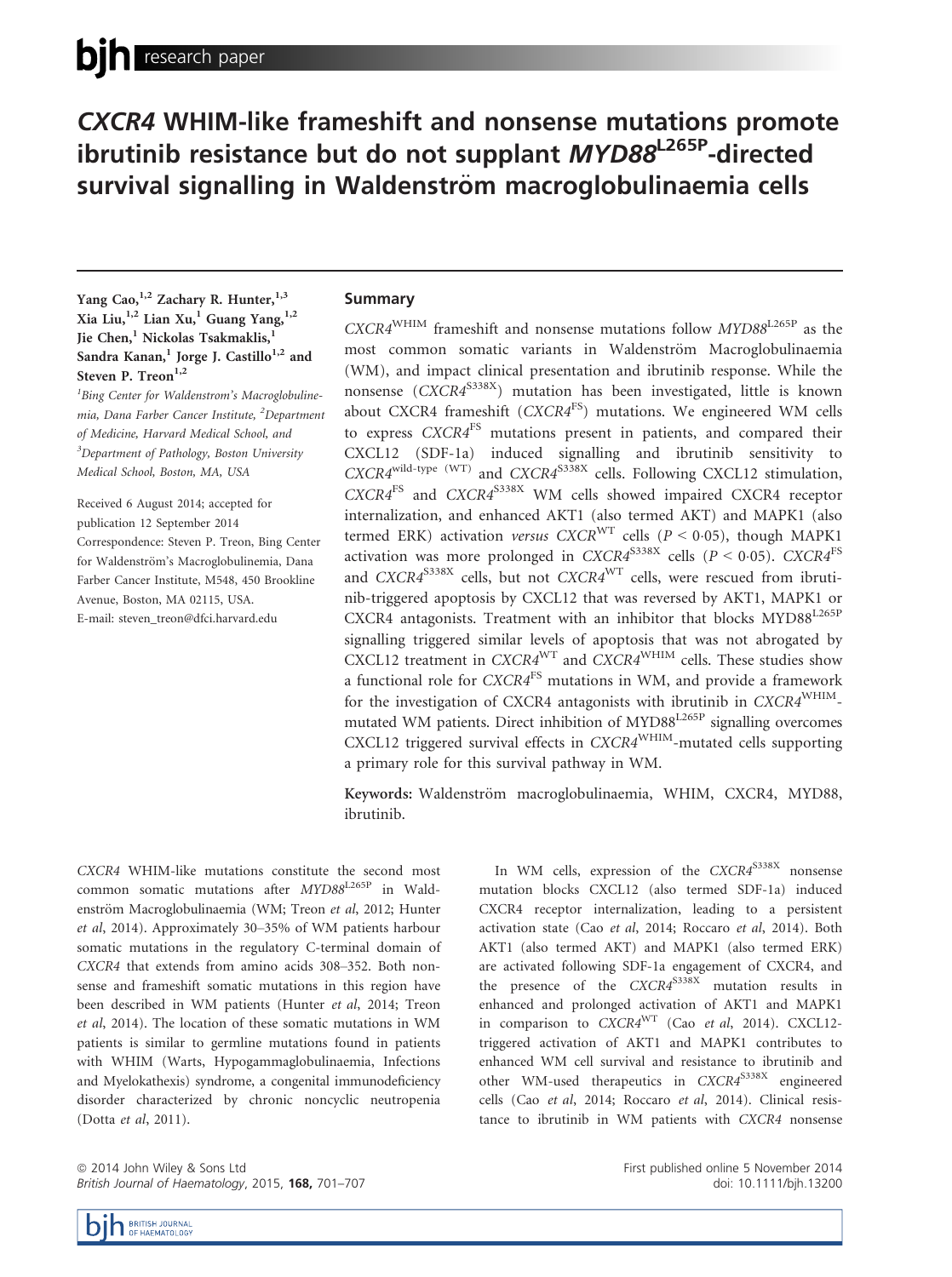or frameshift (FS) mutations has recently been reported, with persistent AKT1 activation observed in patients with  $CXCR4^{S338X}$  mutations (Treon *et al*, 2013; mutations (Treon et al, 2013; Cao et al, 2014). While the impact of the nonsense  $CXCRA^{S338X}$  mutation on CXCL12-induced signalling and drug resistance has been examined in WM cells, no informative studies on the impact of  $CXCRA<sup>FS</sup>$  mutations have been reported.

A pro-survival role of the MYD88L265P mutation has been demonstrated in WM, a somatic mutation found in 90–95% of WM patients (Treon et al, 2012; Jimenez et al, 2013; Poulain et al, 2013; Varettoni et al, 2013; Yang et al, 2013; Ansell et al, 2014). Nearly all WM patients with CXCR4WHIM mutations, regardless of nonsense or frameshift mutation status, express the MYD88<sup>L265P</sup> mutation (Hunter et al, 2014; Treon et al, 2014). It remains unclear if CXCL12-triggered survival in WM cells supplants the prosurvival signalling of the MYD88<sup>L265P</sup> mutation in WM. We therefore examined the impact of CXCR4<sup>FS</sup> mutations by engineering WM cells to express CXCR4<sup>FS</sup> mutations identified by whole genome sequencing (WGS) in WM patients, and studied their impact in WM cells on CXCL12-triggered CXCR4 signalling and ibrutinib-mediated apoptosis. We also examined the impact of blocking MYD88 signalling on the pro-survival effects of CXCR4WHIM mutations in order to clarify their relative role in supporting WM cell survival.



## Materials and methods

 $CXCRA^{WT}$ ,  $CXCRA^{FS}$  and  $CXCRA^{S338X}$  cDNAs were subcloned into plenti-IRES-GFP vector, and transduced using a lentiviral based strategy into BCWM.1 WM cells as before (Yang et al, 2013; Cao et al, 2014). Frameshift mutations proximal and distal to CXCR4<sup>S338X</sup> that were identified in WM patients by WGS were studied (Fig 1). One frameshift variant resulted from insertion of T at position 136872570 resulting in T311fs; the other frameshift variant resulted from GAAGACTCAG>AC at position 136872467 resulting in S344fs. The nonsense mutation CXCR4<sup>S338X</sup> resulted from a C>G change at 136872485 (Hunter et al, 2014). Five days after transduction, green-fluorescent protein (GFP) positive cells were sorted and used for functional studies. Surface CXCR4 expression was determined at baseline and following stimulation for 30 min with CXCL12 (10–100 nmol/l), as before (Cao et al, 2014). Phosphoflow experiments were performed using conjugated antibodies to phospho-MAPK11/2  $(T^{202}/Y^{204})$  and phospho-AKT1( $S^{473}$ ) (BD Biosciences, Can Jose, CA, USA) as previously described (Cao et al, 2014). Ibrutinib was obtained from MedChem Express (Monmouth Junction, NJ, USA). Cell signalling and survival studies related to CXCR4 signalling were performed in the presence or absence of CXCL12 (20–50 nmol/l) and ibrutinib (50 lmol/l). For survival studies, WM cells were incubated

> Fig 1. CXCR4 cell surface expression following CXCL12 stimulation of CXCR4<sup>WT</sup>, CXCR4<sup>FS</sup> and CXCR4<sup>S338X</sup> receptor expressing Waldenström Macroglobulinaemia (WM) cells. (A) Depiction of C-terminal domain of CXCR4 showing CXCR4<sup>WT</sup>, CXCR4<sup>T311fs</sup>, CXCR4<sup>S344fs</sup> and CXCR4<sup>S338X</sup> amino acid sequences. Amino acids shown in red denote novel predicted sequences resulting from frameshift mutations. (B) Cell surface CXCR4 receptor expression on vector only, CXCR4<sup>WT</sup>, CXCR4<sup>T311fs</sup>, CXCR4<sup>S344fs</sup> and CXCR4<sup>S338X</sup> transduced BCWM.1 WM cells by flow cytometric analysis using anti-CXCR4 monoclonal antibody (12G5) (dark line) or isotype control (grey line). (C) Changes in cell surface CXCR4 receptor expression following stimulation of vector only, CXCR4<sup>WT</sup>, CXCR4<sup>T311fs</sup>, CXCR4<sup>S344fs</sup> and CXCR4<sup>S338X</sup> transduced BCWM.1 cells for 30 min at 37°C with CXCL12 (10 nmol/l, 100 nmol/l). Surface CXCR4 expression was assessed by flow cytometry and expression relative to baseline levels are shown. Data represent the median of at least three independent experiments;  $*P < 0.05$ for comparisons against CXCR4<sup>T311fs</sup> CXCR4<sup>S344fs</sup> or CXCR4<sup>S338X</sup> receptor expressing WM cells.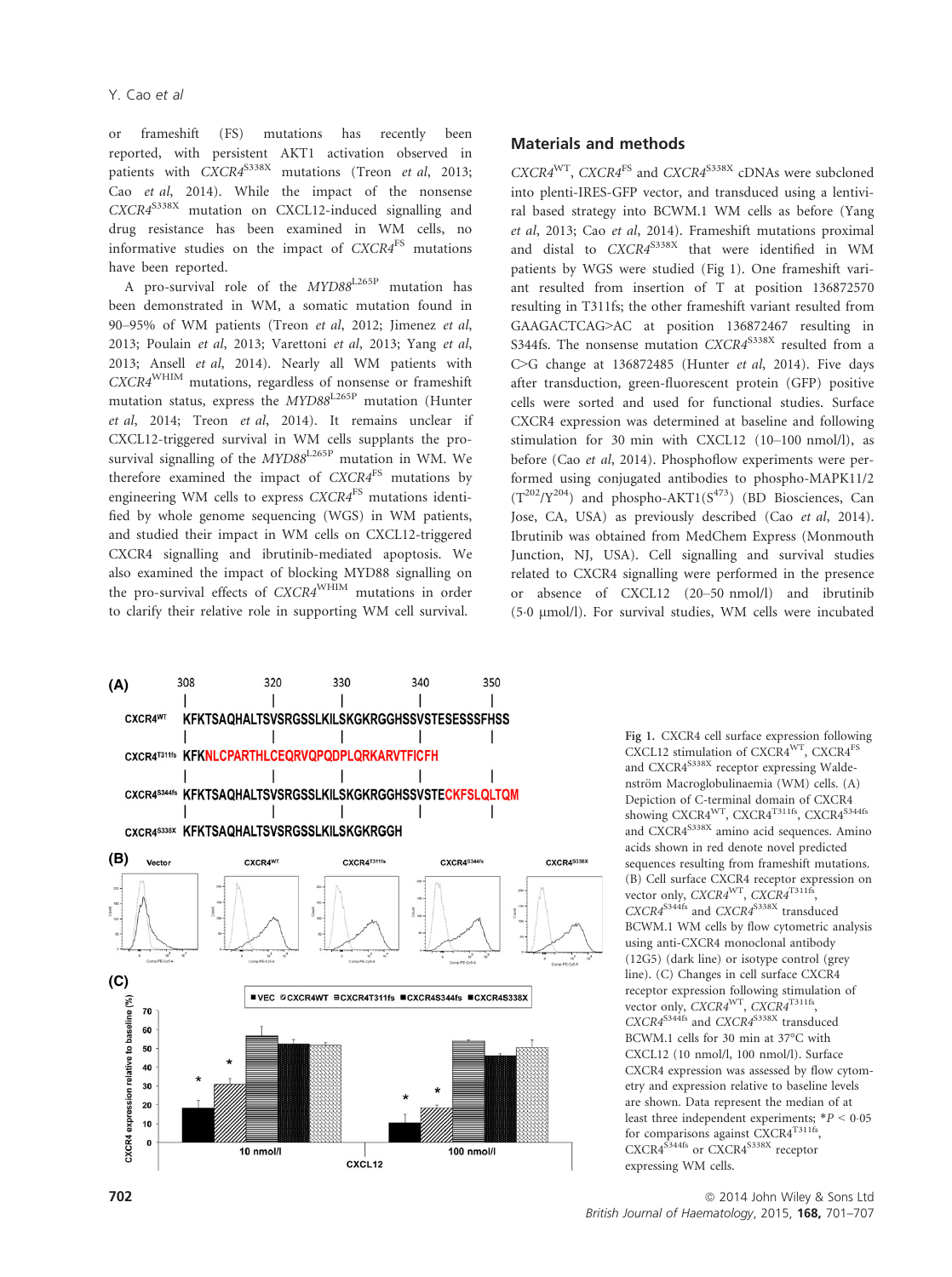for 18 h with BCL2 inhibitor (GDC-0199; Selleck Chemicals Inc., Houston, TX, USA) to optimize ibrutinib-related apoptotic effects in CXCL12 rescue experiments, as previously described (Cao et al, 2014). Survival studies related to AKT1 and MAPK1 were performed in the presence or absence AKT1- (MK-2206, 0.5 µmol/l) or MAP2K1 (MEK) (AS-703026, 0.25 µmol/l) specific inhibitors (Selleck Chemicals Inc.), as previously reported (Cao et al, 2014). For MYD88 blocking studies, cells were incubated with a peptide inhibitor for MYD88 homodimerization or control peptide (100 µmol/l) for 18 h, as before, in the presence or absence of 20 nmol/l of CXCL12 (Treon et al, 2012; Yang et al, 2013). Survival studies were performed using Annexin V staining (R&D Systems, Minneapolis, MN, USA).

## Results

## Receptor internalization is impaired in WM cells engineered to express frameshift and nonsense CXCR4<sup>WHIM</sup> mutations

Non-transfected BCWM.1 cells express very low levels of the CXCR4 receptor. We therefore transfected BCWM.1 cells with vector alone,  $CXCRA^{WT}$ , as well as  $CXCRA^{S338X}$ ,  $CXCRA^{T311fs}$ , and  $CXCR4^{S344fs}$  expressing vectors. The predicted C-terminal amino acid sequences and truncation sites for the CXCR4 mutations evaluated in this study are shown in Fig 1. Flow cytometry confirmed similar levels of CXCR4 receptor expression for transfected cells (Fig 1). Stimulation of transfected WM cells with CXCL12 for 30 min resulted in significantly greater internalization of CXCR4 receptor expression on  $CXCRA^{WT}$  vs.  $CXCRA^{S338X}$ ,  $CXCRA^{T311fs}$  and  $CXCRA^{S344fs}$ expressing WM cells ( $P < 0.05$ ; Fig 1). Similar reduced levels of CXCR4 receptor internalization were observed for CXCR4<sup>S338X</sup>, CXCR4<sup>T311fs</sup> and CXCR4<sup>S344fs</sup> expressing cells following CXCL12 stimulation. A representative flow histogram for CXCL12 internalization studies is provided in Figure S1.

## CXCL12 triggers enhanced AKT1 and MAPK1 activation in WM cells engineered to express frameshift and nonsense CXCR4WHIM receptors

Because AKT1 and MAPK1 are important survival factors in WM, as well as downstream mediators for CXCR4 receptor signalling, we next interrogated their signalling (Busillo & Benovic, 2007; Leleu et al, 2007, 2008). WM cells were stimulated with CXCL12 for 2, 15 and 30 min and evaluated by phosphoflow analysis. Stimulation with CXCL12 showed enhanced AKT1 activation at 2, 10 and 30 min for CXCR4<sup>T311fs</sup>, CXCR4<sup>S344fs</sup>, and CXCR4<sup>S338X</sup> receptor expressing cells versus vector only ( $P < 0.04$  for all time point comparisons) and versus CXCR4<sup>WT</sup> receptor expressing WM cells ( $P \le 0.05$  for all time point comparisons; Fig 2). Levels of AKT1 activation showed no significant differences between CXCR4WT receptor and vector only expressing cells, as well as for CXCR4<sup>FS</sup> and CXCR4S338X receptor expressing cells for all time point comparisons. Significant increases in CXCL12 triggered MAPK1  $\alpha$ ctivation for CXCR4<sup>T311fs</sup>, CXCR4<sup>S3344fs</sup> and CXCR4<sup>S338X</sup> receptor expressing cells versus vector and CXCR4WT receptor expressing cells was observed for all time point comparisons  $(P \le 0.04)$ . No significant differences in CXCL12 triggered MAPK1 activation between CXCR4WT receptor and vector only expressing cells were observed at any time points. While no significant differences in CXCL12-triggered MAPK1 activation were observed for CXCR4T311fs or CXCR4S344fs vs. CXCR4S338X receptor expressing cells at 2 and 10 min, higher levels of MAPK1 activation were observed for CXCR4<sup>S338X</sup> cells vs.  $CXCRA^{T311fs}$  or  $CXCRA^{S344fs}$  receptor expressing cells at 30 min ( $P < 0.04$ ; Fig 2). As with our previous studies in  $CXCRA<sup>5338X</sup>$  receptor expressing cells (Cao *et al*, 2014), the relevance of CXCL12 induced AKT1 and MAPK1 activation for CXCR4<sup>T311fs</sup> and CXCR4<sup>S344fs</sup> cell survival was investigated by co-incubation of cells with ibrutinib and either AKT1 (MK-2206)- or MAP2K1/MAPK1 (AS-703026)-specific inhibitors. Similar to our findings with CXCR4<sup>S338X</sup> receptor expressing cells, CXCL12 rescue of ibrutinib-treated CXCR4<sup>T311fs</sup> and CXCR4<sup>S344fs</sup> cells was attenuated in the presence of either AKT1 (MK-2206) or MAP2K1/MAPK1 (AS-703026) specific inhibitors (Fig 2).

# CXCL12 rescues WM cells engineered to express frameshift and nonsense CXCR4WHIM receptors from ibrutinib-triggered apoptosis

We next examined the pro-apoptotic effects of ibrutinib on  $CXCR4^{WT}$ ,  $CXCR4^{T311fs}$ ,  $CXCR4^{S344fs}$  and  $CXCR4^{S338X}$  receptor-expressing WM cells in the presence or absence of CXCL12 and the CXCR4 antagonist plerixafor. CXCR4WT, CXCR4<sup>T311fs</sup>, CXCR4<sup>S344fs</sup> and CXCR4<sup>S338X</sup> receptor-expressing WM cells showed similar levels of ibrutinib-triggered apoptosis ( $P < 0.01$  versus DMSO control; Fig 3). In contrast to CXCR4<sup>WT</sup> cells, CXCR4<sup>T311fs</sup>, CXCR4<sup>S344fs</sup> and CXCR4<sup>S338X</sup> receptor-expressing cells were rescued by CXCL12 from ibrutinib-induced apoptosis ( $P < 0.02$  for all CXCR4<sup>WHIM</sup> cells and  $P = 0.169$  for CXCR4<sup>WT</sup> versus non-CXCL12 stimulated control cells). Concurrent treatment of CXCL12 exposed CXCR4<sup>T311fs</sup>, CXCR4<sup>S344fs</sup> and CXCR4<sup>S338X</sup> receptor expressing cells with the CXCR4 antagonist plerixafor restored the pro-apoptotic effects of ibrutinib ( $P \le 0.05$ ). In contrast, no differences in levels of ibrutinib triggered apoptosis for CXCR4WT cells treated with CXCL12 and plerixafor versus CXCL12 alone were observed ( $P = 0.16$ ; Fig 3).

# Inhibition of MYD88<sup>L265P</sup> signalling triggers apoptosis of WM cells regardless of CXCR4<sup>WT</sup> or CXCR4<sup>WHIM</sup> receptor expression

Lastly, we investigated if MYD88-related survival signalling could be supplanted by CXCL12 in WM cells engineered to express  $\widehat{C}XCR4^{WT}$ ,  $\widehat{C}XCR4^{T311fs}$ ,  $\widehat{C}XCR4^{S344fs}$  and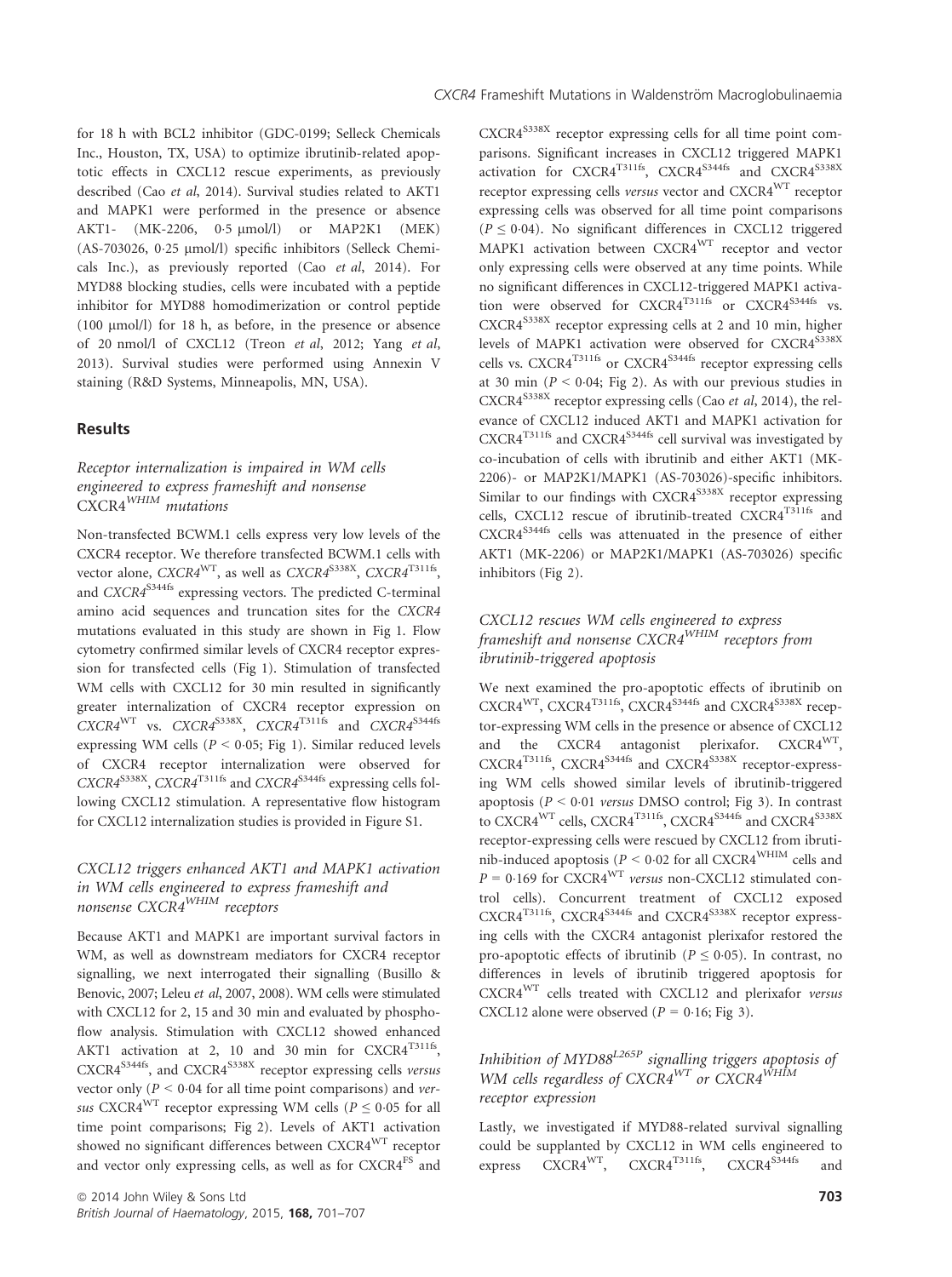

Fig 2. Impact of CXCL12 on AKT1 and MAPK1 signalling and survival in CXCR4<sup>WT</sup> and CXCR4<sup>WHIM</sup> receptor expressing Waldenström Macroglobulinaemia (WM) cells. (A) Vector only, CXCR4<sup>WT</sup>, CXCR4<sup>T311fs</sup>, CXCR4<sup>S344fs</sup> and CXCR4<sup>S338X</sup> expressing WM cells were treated with CXCL12 (20 nmol/l) for 2, 15, and 30 min and phosphoflow analyses performed using phospho-AKT1 ( $S^{473}$ ) or phospho-MAPK1 ( $T^{202}/Y^{204}$ ) directed antibodies. Data represent the mean of at least three experiments  $\pm$  standard error of the mean.  $P \le 0.05$  and  $P \le 0.04$  for vector and CXCR4WT comparisons against CXCR4WHIM receptor expressing cells for phospho-AKT1 and phospho-MAPK1 respectively for all time point comparisons.  $P < 0.04$  for CXCR4<sup>S338X</sup> vs. CXCR4<sup>T311fs</sup> or CXCR4<sup>S344fs</sup> cells at 30 min. MFI, mean fluorescence intensity. (B) CXCR4<sup>T311fs</sup> and CXCR4S344fs expressing WM cells were treated for 18 h with vehicle control (dimethyl sufoxide); ibrutinib (IB; 0<sup>5</sup> <sup>l</sup>mol/l) in the presence or absence of CXCL12 (20 nmol/l) and/or the AKT1 (MK-2206; 0.5 µmol/l) and MAP2K1/MAPK1 (AZ-703026; 0.25 µmol/l) inhibitors. Annexin V staining was performed to assess apoptosis. Study was performed in triplicate, and results from a representative study set are shown.  $P \le 0.05$  for CXCR4FS cells treated with CXCL12 and/or AKT1 or MER/MAPK1 inhibitor versus CXCL12 alone.

CXCR4<sup>S338X</sup> receptors. Use of an inhibitor that targets MYD88 homodimerization and blocks MYD88 L265P signalling (Treon et al, 2012; Poulain et al, 2013; Yang et al, 2013) triggered significantly higher levels of apoptosis versus a control peptide ( $P < 0.01$ ; Fig 4). Co-treatment of cells expressing the CXCR4<sup>WT</sup>, CXCR4<sup>T311fs</sup>, CXCR4<sup>S344fs</sup> and CXCR4<sup>S338X</sup> receptors with CXCL12 showed no rescue effects, and no intergroup differences in the level of apoptosis triggered by the MYD88 signalling inhibitor were observed (Fig 4).

## **Discussion**

We sought to address the functional significance of CXCR4<sup>FS</sup> mutations that constitute half of the WHIM-like somatic mutations in WM (Hunter et al, 2014; Treon et al, 2014). We show that CXCR4<sup>FS</sup> receptor expressing cells exhibited diminished CXCR4 receptor internalization in response to CXCL12 akin to that observed for  $CXCRA^{S338X}$  receptor expressing cells. These findings are consistent with earlier work in WHIM patients establishing the terminal 10 amino acids as critical determinants of CXCL12 triggered CXCR4 receptor internalization (Futahashi et al, 2007). Particularly critical in this region are Ser<sup>346/347</sup>, which are phosphorylated by ADRBK1/2

(GRK2/3), and required for subsequent phosphorylation of more proximal sites  $(Ser^{324/325}$  and  $Ser^{338/339}$  that regulate CXCR4 receptor internalization and desensitization (Mueller et al, 2013). As shown in Fig 1, all three mutants examined in this study impact the Ser $346/347$  site by introduction of a stop codon leading to protein truncation ( $CXCRA^{S338X}$ ), by frameshift mutation leading to a stop codon and protein truncation  $(CXCR4^{T311fs})$  and by frameshift mutation resulting in replacement of amino acids  $(CXCR4^{S344fs})$ .

AKT1 and MAPK1 are important survival factors in WM (Leleu et al, 2007, 2008). Both AKT1 and MAPK1 showed higher levels of activation in all three of the CXCR4WHIM receptor-expressing cells relative to CXCR4WT receptorexpressing cells. However, differences in MAPK1 activation were observed between CXCR4<sup>FS</sup> and CXCR4<sup>S338X</sup> expressing cells, with more prolonged MAPK1 activation observed for CXCR4<sup>S338X</sup> vs. CXCR4<sup>T311fs</sup> and CXCR4<sup>S344fs</sup> receptor expressing cells. Differences in MAPK1 activation may explain why WM patients with nonsense mutations inclusive of  $\overbrace{CXCR4}^{S338X}$  present with higher burdens of disease versus those with CXCR4<sup>FS</sup> mutations (Treon et al, 2014). MAPK1 activation is dependent on  $\beta$ -arrestin binding to the CXCR4 C-terminal domain, which is prompted by recruitment of G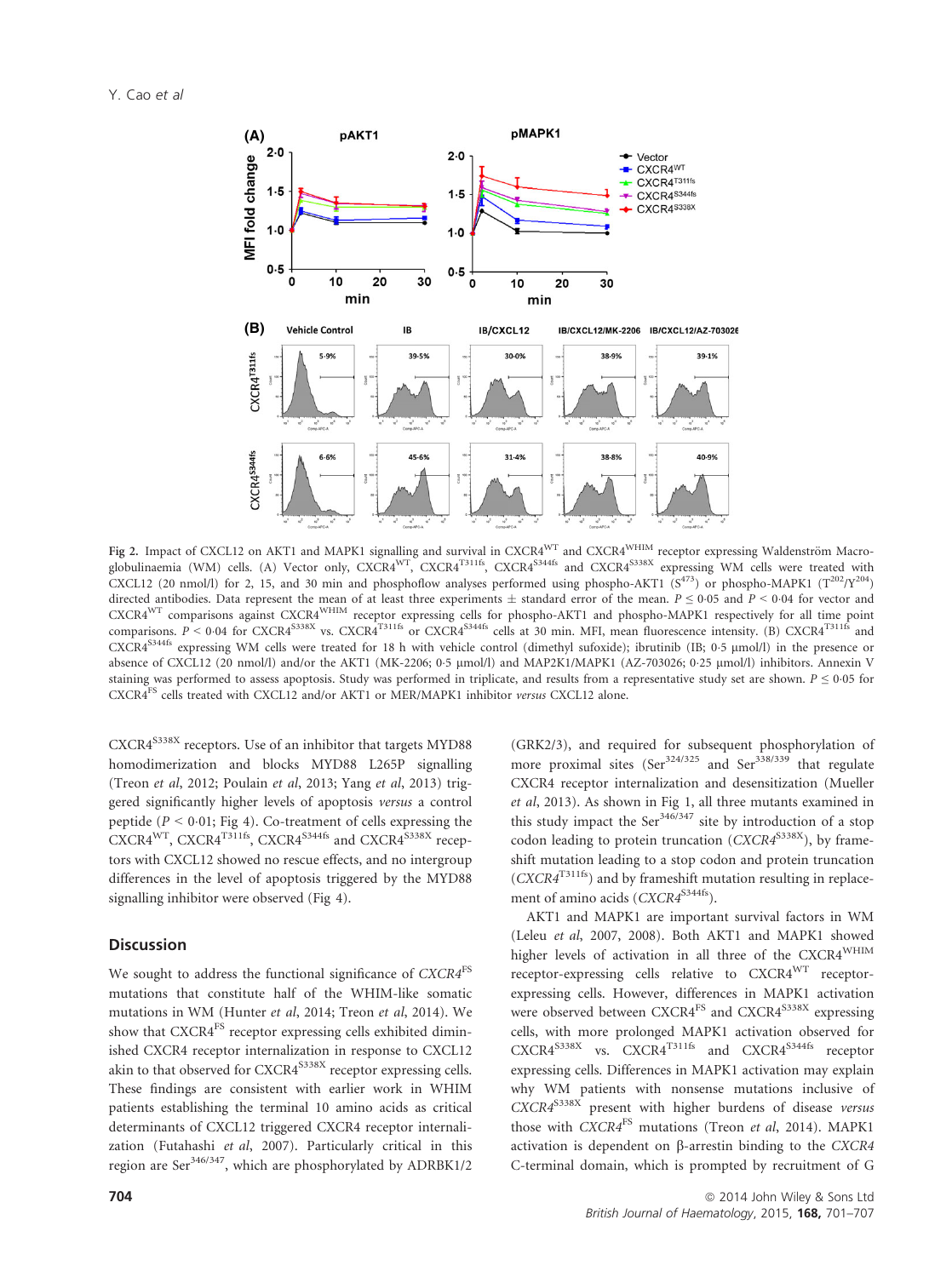Fig 3. Impact of CXCL12 and plerixafor on  $CXCRA^{WT}$  and  $CXCRA^{WHIM}$  receptor expressing WM cells treated with ibrutinib.  $CXCRA<sup>WT</sup>$ ,  $CXCRA<sup>T311fs</sup>$ ,  $CXCRA<sup>S344fs</sup>$  and CXCR4<sup>S338X</sup> receptor expressing WM cells were treated for 18 h with vehicle control (dimethyl sufoxide, DMSO); ibrutinib (IB;  $0.5 \text{ \mu}$ mol/l) in the presence or absence of CXCL12 (20 nmol/ l) and/or the CXCR4 receptor antagonist plerixafor (PXF; 30 µmol/l). Annexin V staining was performed to assess apoptosis. The study was performed in triplicate, and results from a representative study set are shown.  $P < 0.01$ for CXCR4<sup>WT</sup>, CXCR4<sup>T311fs</sup>, CXCR4<sup>S344fs</sup> and CXCR4S338X receptor expressing WM cells treated with ibrutinib versus DMSO control;  $P < 0.02$  for all CXCR4  $\rm{WHIM}$  cells and  $P = 0.169$  for CXCR4<sup>WT</sup> treated with CXCL12 vs. non-CXCL12 stimulated control cells;  $P \leq 0.05$  for all CXCR4<sup>WHIM</sup> cells treated with plerixafor and CXCL12 vs. CXCL12 alone.



protein-coupled receptor kinases (GRKs) in response to CXCL12 (Busillo et al, 2010). Loss of the distal CXCR4 C-terminal domain in WHIM patients sustains  $\beta$ -arrestin recruitment and MAPK1 signalling (Busillo et al, 2010). Variations in MAPK1 activation could therefore reflect differences in GRK phosphorylation and  $\beta$ -arrestin binding sites within the C-terminus, and more detailed studies to clarify their contribution to MAPK1 signalling in CXCR4<sup>WHIM</sup>-mutated WM cells will be required.

Differences in heterodimer formation for CXCR4FS or  $CXCR4^{S338X}$  with  $CXCR4^{WT}$  proteins may also contribute to variations in downstream signalling following CXCL12 ligation. HEK cells transfected with both CXCR4WT and  $CXCR4^{S338X}$  expressing vectors show preferential existence of heterodimers (Lagane et al, 2008). Novel amino acid sequences introduced by frameshift mutations into the C-terminal domain could be more disruptive than truncations introduced by nonsense mutations, thereby differentially impacting CXCR4 dimer formation and downstream signalling. More work is clearly needed to clarify such possibilities.

CXCL12-triggered AKT1 and MAPK1 activation was recently shown by us to impact ibrutinib-triggered apoptosis in WM cells engineered to express the CXCR4<sup>S338X</sup> receptor as well as other agents used in WM therapy (Cao et al, 2014). We show in these studies that CXCR4<sup>FS</sup> mutations conferred CXCL12mediated resistance to ibrutinib similar to that observed in CXCR4<sup>S338X</sup> receptor-expressing WM cells. Taken together, these findings provide a molecular basis for the diminished clinical activity of ibrutinib observed in WM patients bearing both nonsense and frameshift mutations (Treon et al, 2013). Moreover, these findings also suggest that CXCR4 receptor inhibitors could potentially restore sensitivity to ibrutinib, as well as other therapeutics impacted by CXCR4<sup>FS</sup> mutations. Plerixafor, a US Food and Drug Administration (FDA) approved agent for stem cell mobilization in lymphoma patients, reversed myelokathexis-related leucopenia in WHIM patients treated daily for 6 months, thereby demonstrating both clinical efficacy and long-term safety of CXCR4 inhibition (McDermott et al, 2014). Several other antagonists to CXCR4 including BMS-936564, AMD-070, TG-0054 are also in clinical trials.

A notable finding in this study was the primary survival function of MYD88<sup>L265P</sup> signalling relative to CXCL12-triggered CXCR4<sup>WT</sup> or CXCR4<sup>WHIM</sup> signalling. Treatment with an inhibitor that blocks  $MYD88^{L265P}$  signalling triggered similar levels of apoptosis, and was not abrogated by CXCL12 in CXCR4WT or CXCR4WHIM receptor expressing cells. These findings support a primary role for MYD88L265P signalling for WM cell survival. Additional studies will invariably be needed to confirm these results. Nonetheless, these findings have important implications for WM pathogenesis and treatment. Virtually all patients with CXCR4<sup>WHIM</sup> mutations harbour the MYD88<sup>L265P</sup> mutation (Hunter et al, 2014; Treon et al, 2014), and  $CXCRA^{WHIM}$  mutations are subclonal to MYD88L265P in most WM patients bearing both mutations (L. Xu, unpublished observations). These findings, taken with the results of the MYD88 inhibitor studies presented herein, support a primary survival role for the  $MYD88^{L265P}$  mutation in WM, and suggest that therapeutic strategies targeting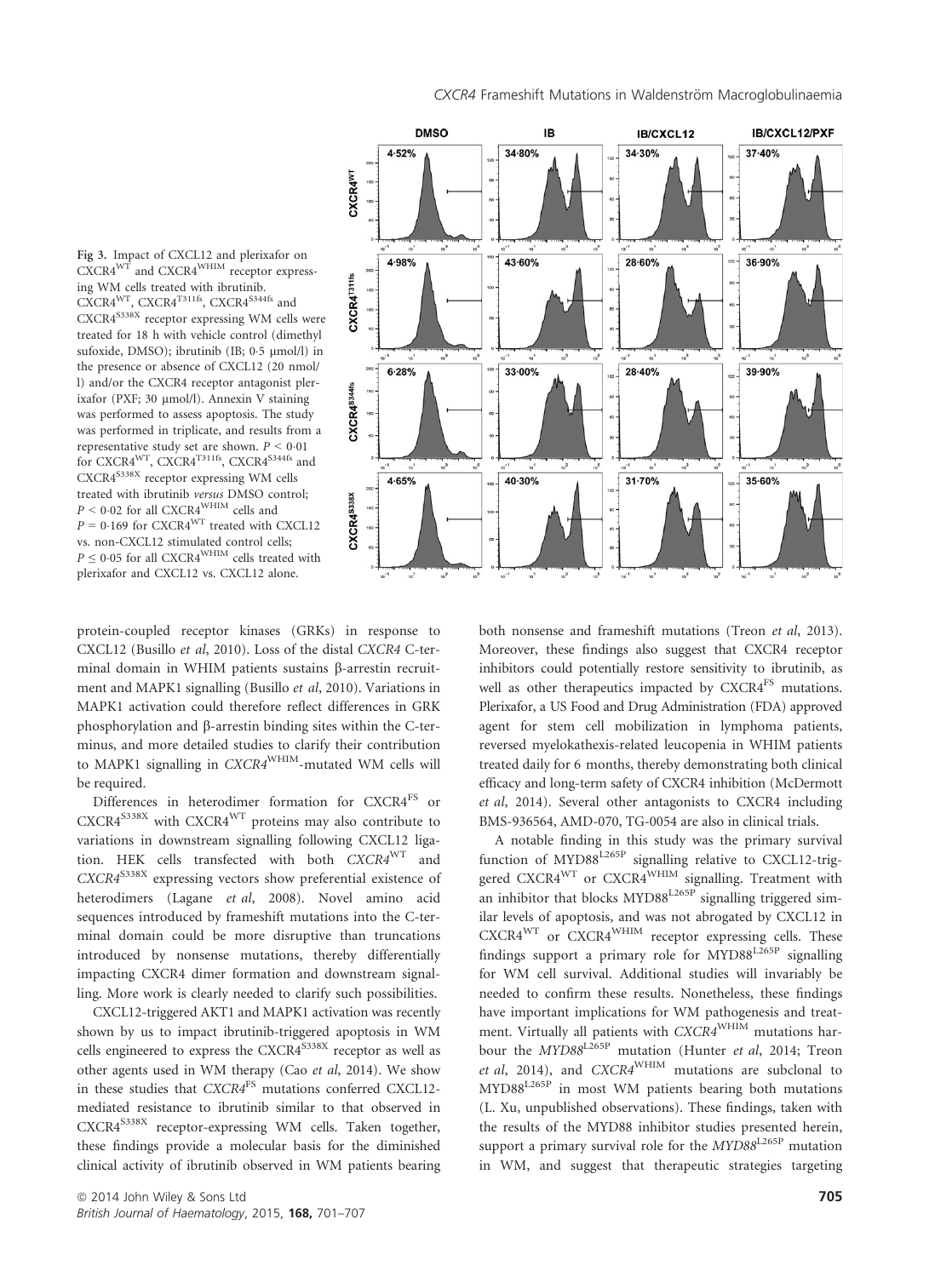Y. Cao et al



Fig 4. Inhibition of MYD88 signalling on survival of CXCL12-treated CXCR4<sup>WT</sup> and CXCR4<sup>WHIM</sup> receptor expressing WM cells. CXCR4<sup>WT</sup>, CXCR4<sup>T311fs</sup>, CXCR4<sup>S344fs</sup> and CXCR4<sup>S338X</sup> receptor expressing WM cells were treated for 18 h with either control or MYD88 inhibitor peptides  $(100 \mu mol/l)$  in the presence or absence of CXCL12 (20 nmol/l). Annexin V staining was performed to assess apoptosis. Representative histograms are shown (A), and results from three experiments are shown with standard error of the mean (B).  $P \le 0.01$  for all CXCR4 expressing cells treated with MYD88 inhibitor versus control peptide, and not significant for all cells treated with MYD88 inhibitor alone or in combination with CXCL12, and for all intergroup comparisons.

MYD88 signalling may overcome any survival benefits conferred by  $\overline{C}X\overline{C}R4^{\text{WHIM}}$  mutations.

In conclusion, our findings show that frameshift and nonsense CXCR4<sup>WHIM</sup> mutations confer decreased CXCL12-triggered CXCR4 receptor internalization, enhanced AKT1 and MAPK1 activation, and CXCL12-mediated resistance to ibrutinib-triggered apoptosis in WM cells. Use of inhibitors targeting CXCR4 receptor restored the sensitivity of CXCR4WHIM receptor-expressing WM cells to ibrutinib, thereby providing a framework for the investigation of CXCR4 receptor antagonists with ibrutinib in this WM patient population. Direct inhibition of MYD88<sup>L265P</sup> signalling overcomes CXCL12-triggered survival effects in CXCR4<sup>WHIM</sup>-mutated cells, supporting a primary role for MYD88 signalling in WM.

#### Acknowledgements

The authors acknowledge the generous support of the Leukemia and Lymphoma Society for a Translational Research Grant, Peter S. Bing M.D., the Edward and Linda Nelson Fund for WM Research, the Kerry Robertson Fund for WM Studies for their generous support of this research work.

# Author contributions

YC, ZRH and SPT conceived and designed the experiments, and performed the data analysis. XL, LX, YC, GY, JC, and NT performed the laboratory experiments. SK, JJC, and SPT participated in patient care, data collection and oversight of these studies. SPT wrote the manuscript.

# Disclosure of conflicts of interest

SPT received research funding, speaking honoraria and/or consulting fees from Pharmacyclics Inc., Janssen Pharmaceuticals Inc., and Gilead Pharmaceuticals, Inc.